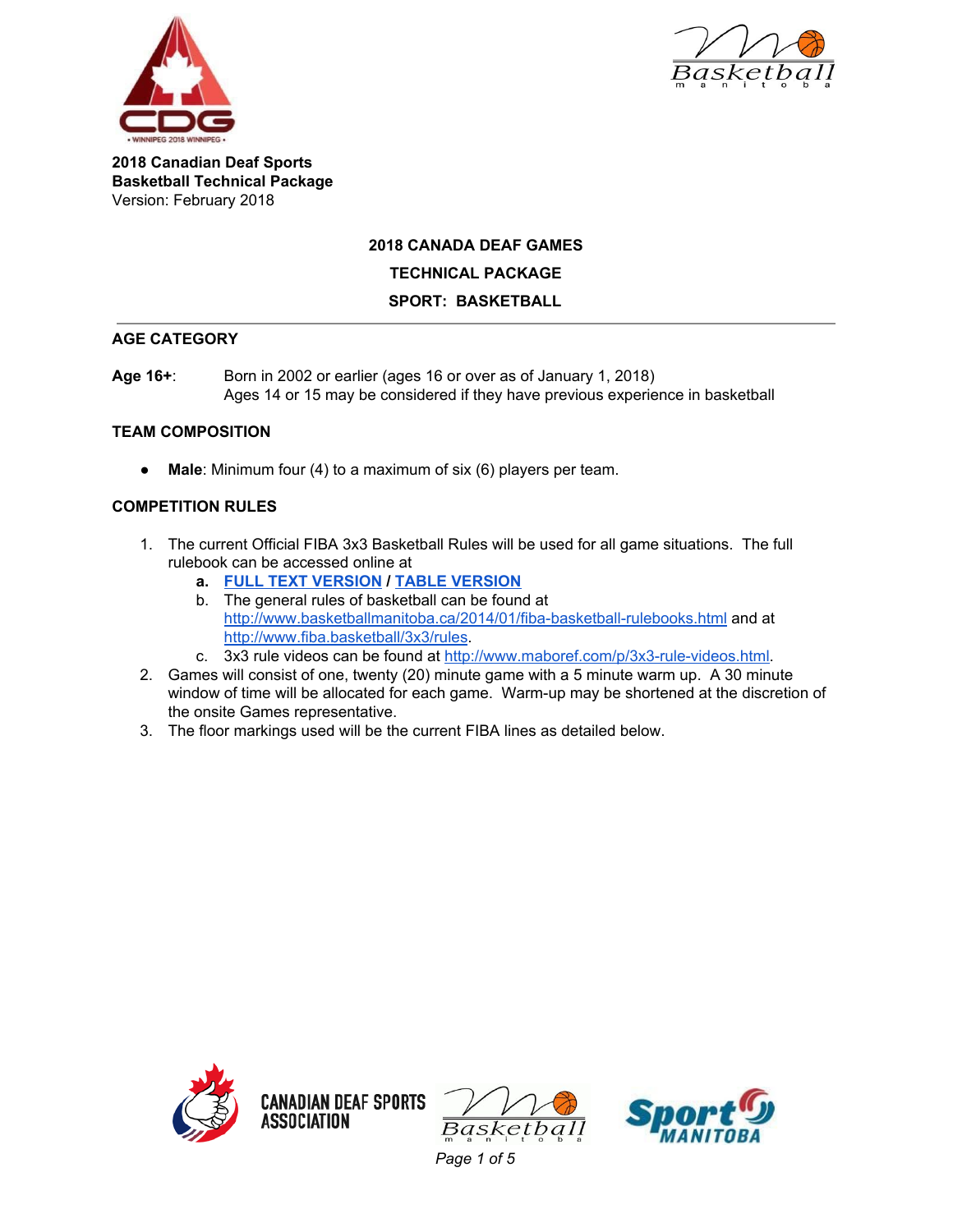





### **EQUIPMENT**

- 1. All teams will use a size 7 basketball. The official game ball will be the 'Wilson Evolution' basketball. Warm up and game balls will be supplied for each game. A minimum of 10 size 7 basketballs will be required for warm-up and game use with one ball rack.
- 2. Players must wear shorts without pockets and non-marking athletic shoes for all competitions and follow all other player equipment rules and guidelines as detailed in the current FIBA Basketball Rulebook.







*Page 2 of 5*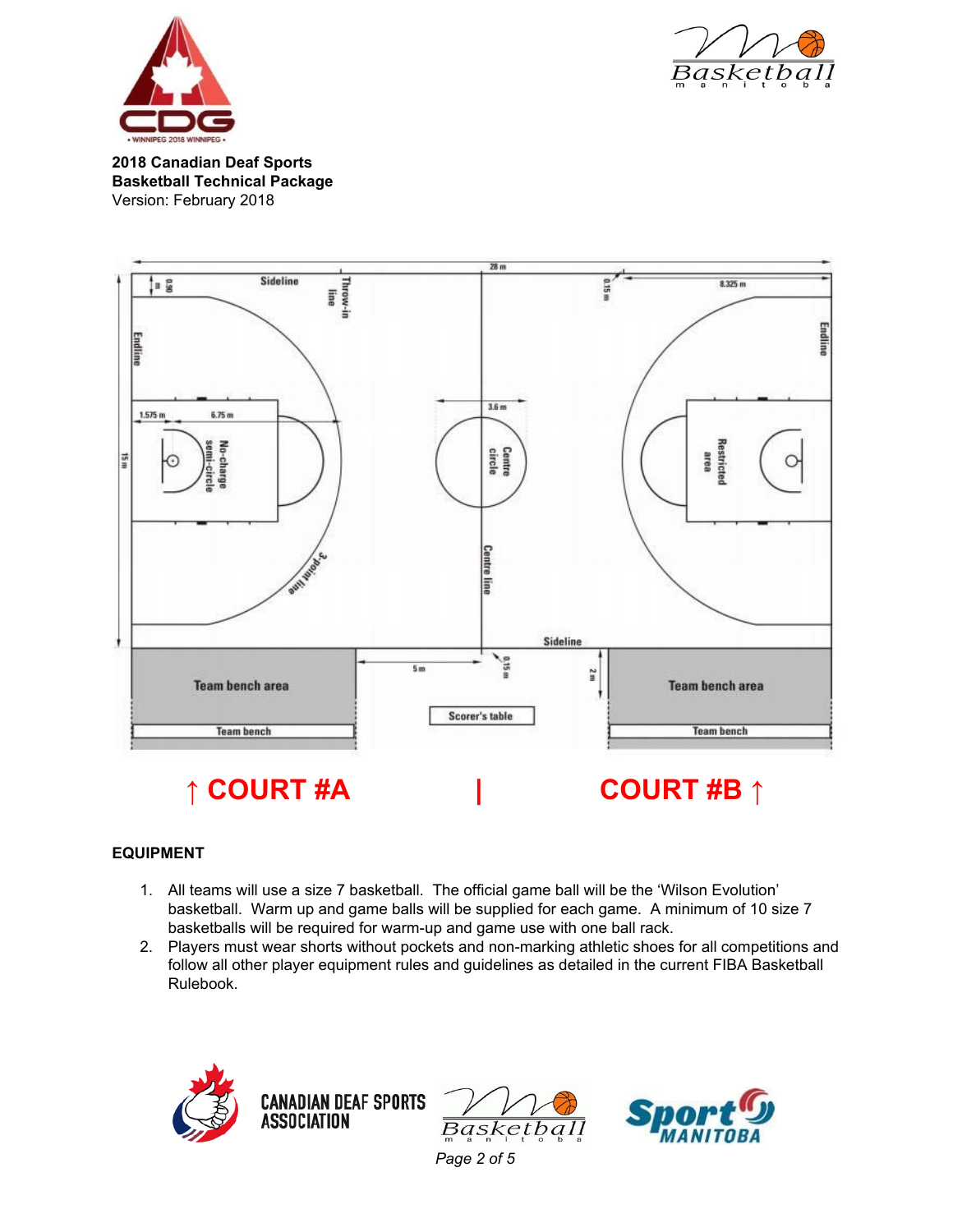



## **COMPETITION VENUE**

- 1. All competitions must be played on a hardwood playing surface and show the current floor markings as detailed above.
- 2. Baskets are to be set at 10 feet from the playing surface, ideally with a rectangle shaped backboard made of tempered glass.
- 3. Additional venue specifications can be found at… <http://www.basketballmanitoba.ca/2014/05/court-markings-basketball-equipment.html>

# **COMPETITIVE UNIFORM**

- 1. Participants must wear the uniforms provided by their respective provincial sport association in their competitions.
- 2. The jersey top is to be that of a traditional sleeveless mesh top with athletic shorts without pockets.
- 3. Jerseys are to be individually numbered on the front and back ranging from 0-99.
- 4. Teams are to provide 2 different color jerseys or of a reversible style.
- 5. Players are to provide their own basketball shoes & socks for the competition.

# **OFFICIALS**

- 1. Officials must have attended a MABO certified clinic delivered by a MABO certified clinician in the 2017-2018 clinic season.
- 2. Officials must have achieved a minimum Senior Level 1 certification or better to attend the Competitions.
- 3. All games will be staffed by 1 official each who will be positioned under the basket during play.
- 4. Each court will have a designated 'flag person' who will stand next to the referee and will raise their flag when a whistle sounds.
- 5. Each official will be provide a clipboard and pen to track scoring and fouls.



### **MINOR OFFICIALS**

- 1. A single game clock will track the 20 minutes of running time for both games occurring in the gym space. One person will be required to manage the clock.
- 2. Portable scoreboards will be used courtside to track the 20 minutes running time and the team scoring. A more detailed description of these duties can be found at **[http://minorofficialvideos.basketballmanitoba.ca](http://minorofficialvideos.basketballmanitoba.ca/)**.
- 3. The FIBA 3x3 Basketball Scoresheet will be used in all games. **VIEW FIBA [BASKETBALL](http://www.basketballmanitoba.ca/2014/01/fiba-basketball-scoresheets.html) [SCORESHEET](http://www.basketballmanitoba.ca/2014/01/fiba-basketball-scoresheets.html)**







*Page 3 of 5*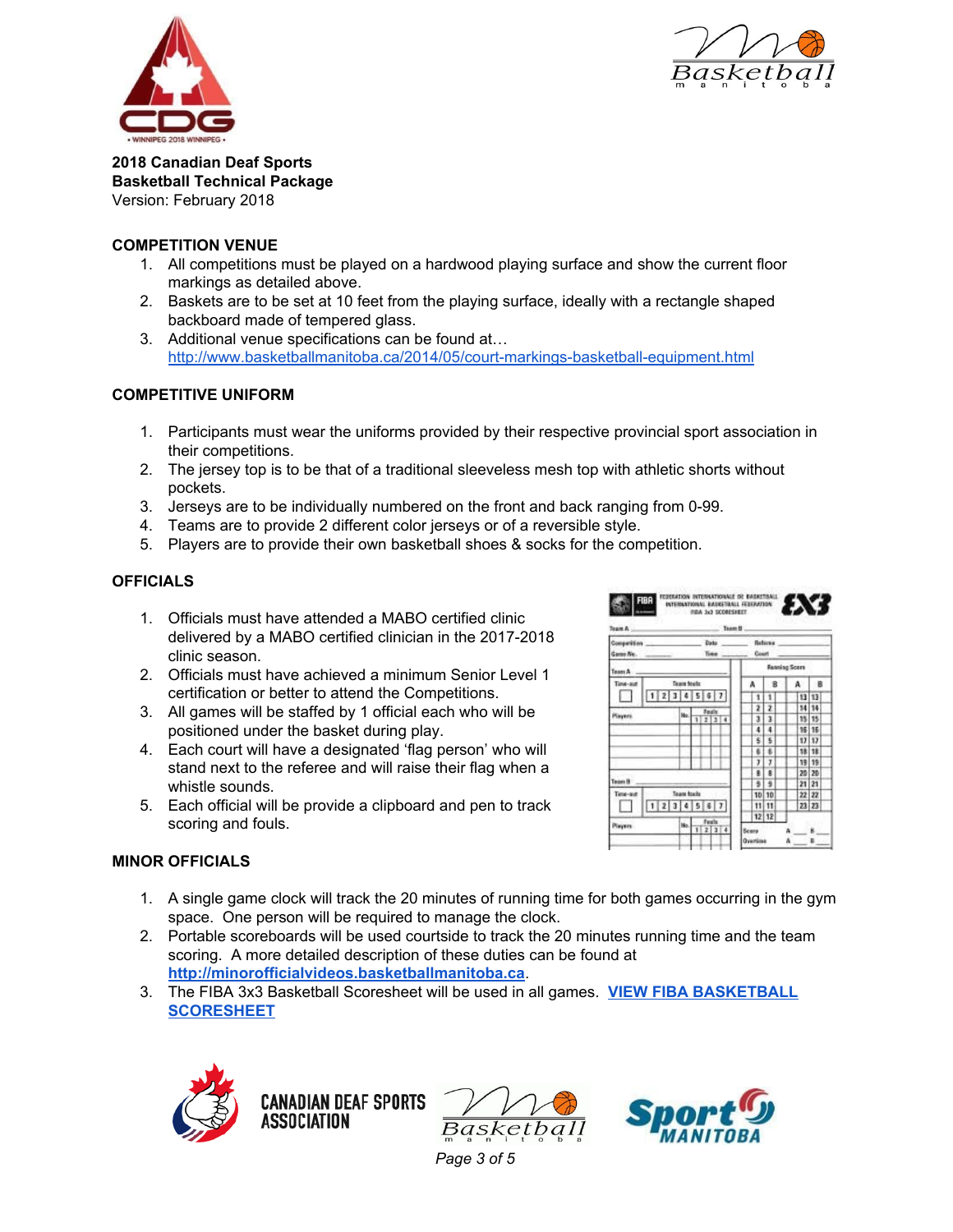



#### **PROVINCIAL FINAL COMPETITION DATES**

1. February 22-23, 2018 in Winnipeg

### **COMPETITION SITES**

1. Red River College - 2055 Notre Dame Ave, Winnipeg, MB - North & South Gyms - **[MAP](https://goo.gl/maps/oxLnk6vnJi72)**

### **PROVINCIAL COMPETITION FORMAT**

- 1. Teams will be seeded based on the final results from the last Canada Deaf Games.
- 2. All teams will play in a balanced pool system. Teams will play in their pool games before being placed in either the final playoff brackets.
- 3. All teams will be guaranteed 5 games each.
- 4. Teams may warm up on their designated court before their game provided that another game is not scheduled at that time. Each court is specifically reserved for those teams that have been scheduled to play.

#### **TIE BREAKER RULE**

The final pool standings are to be determined by the best win/loss records of the teams. If the teams are tied, the tie will be broken by:

- 1. The best win/loss record in games involving the tied teams;
- 2. By the points for/against ratio between the tied teams;
- 3. By the total points for, only in those games between the tied teams;
- 4. By a coin toss.

### **PROVINCIAL TECHNICAL ADVISOR ROLES AND RESPONSIBILITIES**

- 1. Provide sport technical knowledge to all aspects of the Canadian Deaf Games
- 2. Assist in the development and understanding of the 2018 Canada Deaf Games Sport Technical Package and sport schedules.
- 3. Meet with all Canada Deaf Games partners as required.
- 4. Work with Host Committee Sport Chairs to ensure successful competitions (i.e. officials, facilities etc.) at the Canada Deaf Games.
- 5. Be available to attend regional team selection events, attend the Canada Deaf Games, participate in any meetings prior to the final competition.

### **MEDALS**

Gold, silver and bronze medals will be awarded to the first, second and third place finishers, respectively. Medals will be presented to all respective players.







*Page 4 of 5*